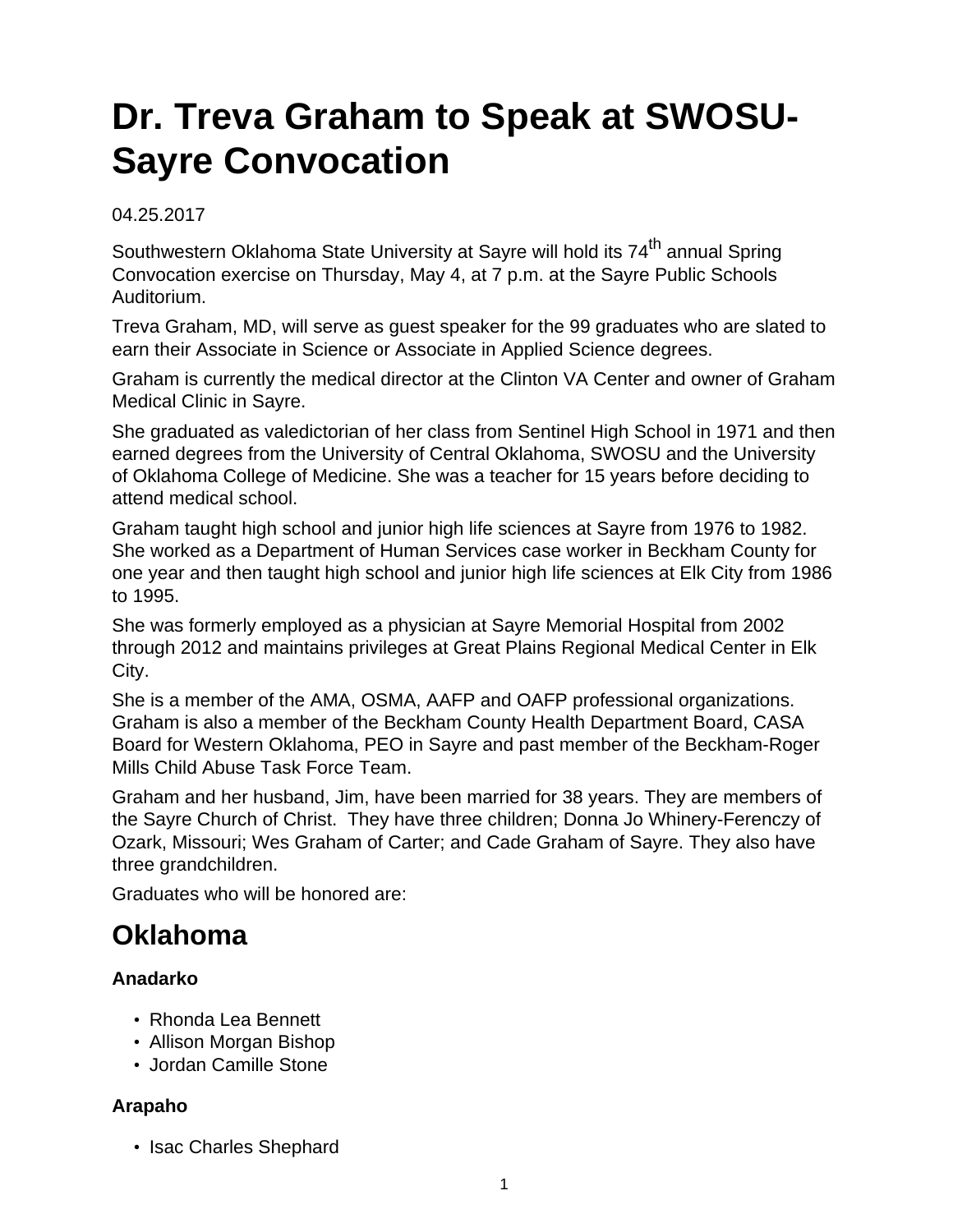• Hanna Lea Watson

# **Ardmore**

• Kirsten Chyann Lucas

#### **Blanchard**

- Laura Justine Gunter
- Erin Cole Hayhurst

# **Carter**

- Ty Henry Normand
- Jacy Bollinger

# **Cheyenne**

- Lawanda Kirk
- Bailey Rachelle Daugherty

# **Chickasha**

• Derek Mitchelle Stephens

# **Claremore**

• Krista Michelle Wolfe

# **Clinton**

- Haley Jo Andrews
- Courtney Calvert
- Reanne Lashea Jones

# **Collinsville**

• Lauren May Wilson

# **Crawford**

- Rachael Marydith Keahey
- Kaylie LeeAnn Walker

# **Dill City**

• Gerri Nicole Alexander-Brasuell

#### **Duncan**

• Chelsey A. Hurlocker

# **Edmond**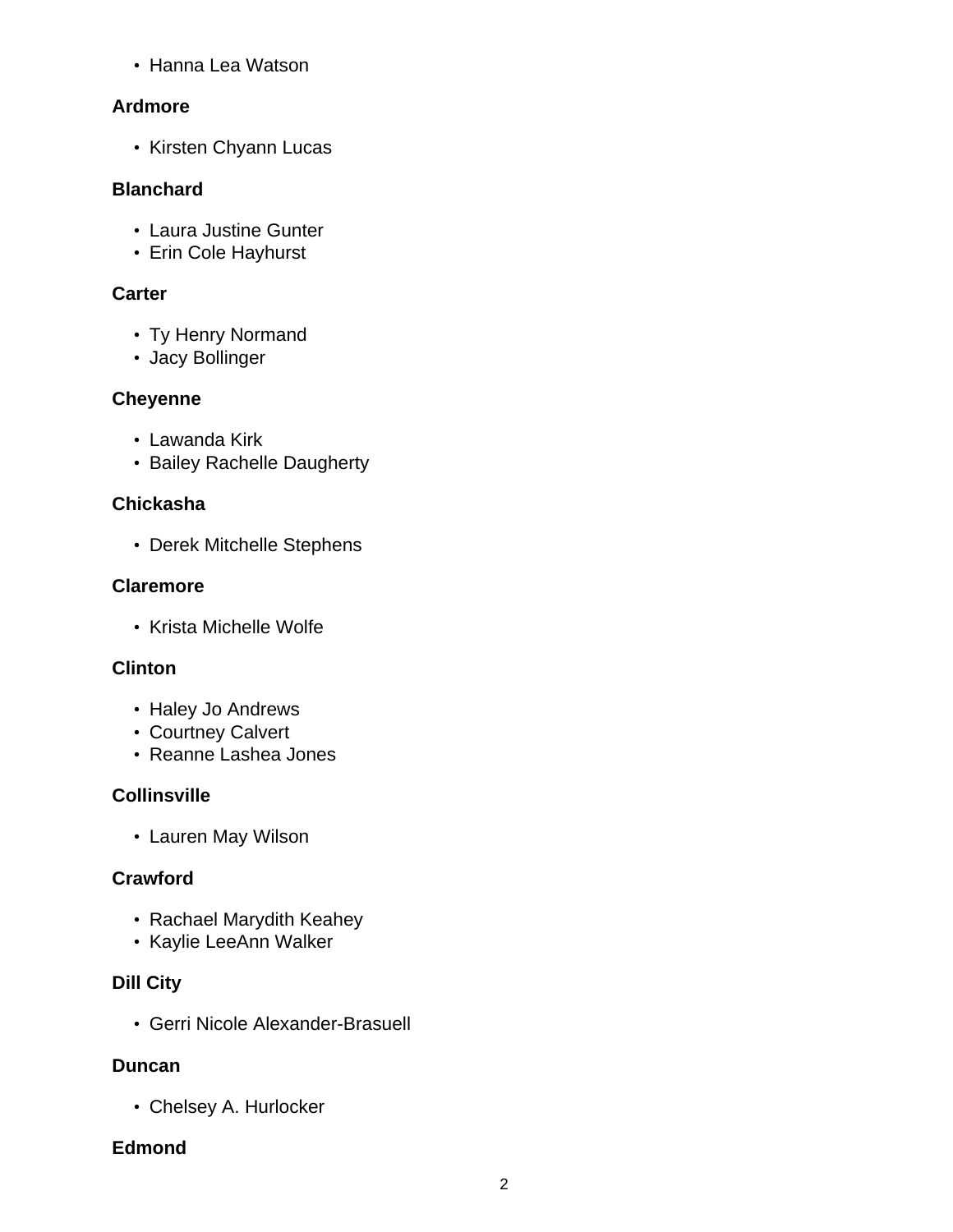- Tyler J. Billen
- Tyler Bryce Crouch

#### **El Reno**

- Ashley Michelle Hart
- Scarlett Danielle Shrum

#### **Elk City**

- Samantha Brooke Barnett
- Amanda Williams Brown
- Carly Noelle Buie
- Jeanie Nicole Campbell
- Keeli Ann Denney
- Dustin Ferris
- Paul Theodore Gieswein
- MiKayla Nicole Harrison
- Lauren Nicole Jones
- Morgan Rachel Jones
- Brandy Dawn Sanders
- Marketa Sanders
- Lisa M. Stepp
- David J Wright

#### **Enid**

• Jordan Elisabeth Hancock

#### **Erick**

• Sydney Mikayla Street

#### **Fairview**

- Emily Lynn Martens
- KayDee Michelle Stafford

#### **Geary**

• April Renee Arnold

#### **Hammon**

- Jennifer Lynn Currie
- Alexsis Hope Thain

#### **Hobart**

• Jennifer Lynn Decker

#### **Hydro**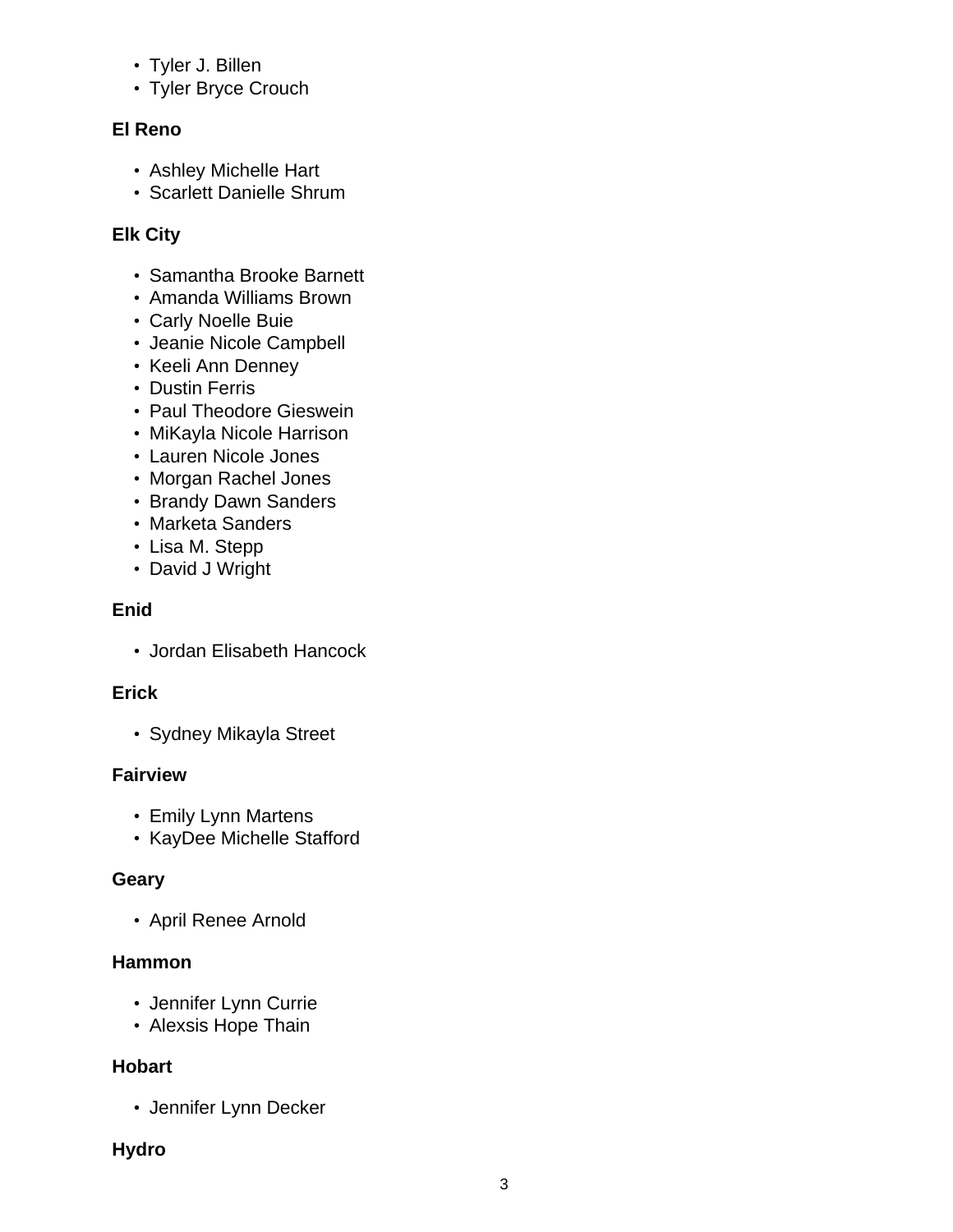• Kallie Ann Brooks

#### **Kiefer**

• Chelsea Cheesman

#### **Kingston**

• Sydnee Jo Sealey

#### **Lawton**

• Benjamin D. Parson

#### **Mangum**

• Jessie Spears

#### **Marlow**

• Christopher D. Womack

#### **McLoud**

• Ashley Boyer

#### **Mooreland**

- Courtney Morgan Noble
- Opal DaNae Sowell
- Moriah Wooldridge

#### **Mustang**

- Regan Rachelle Coil
- Kara L. Wallace

#### **Newcastle**

• Ashley R. Mayo

#### **Oakwood**

• Jordan Nichole Holsapple

#### **Oklahoma City**

• Lauren Coleman

#### **Piedmont**

• Walker Scott Girty

### **Rush Springs**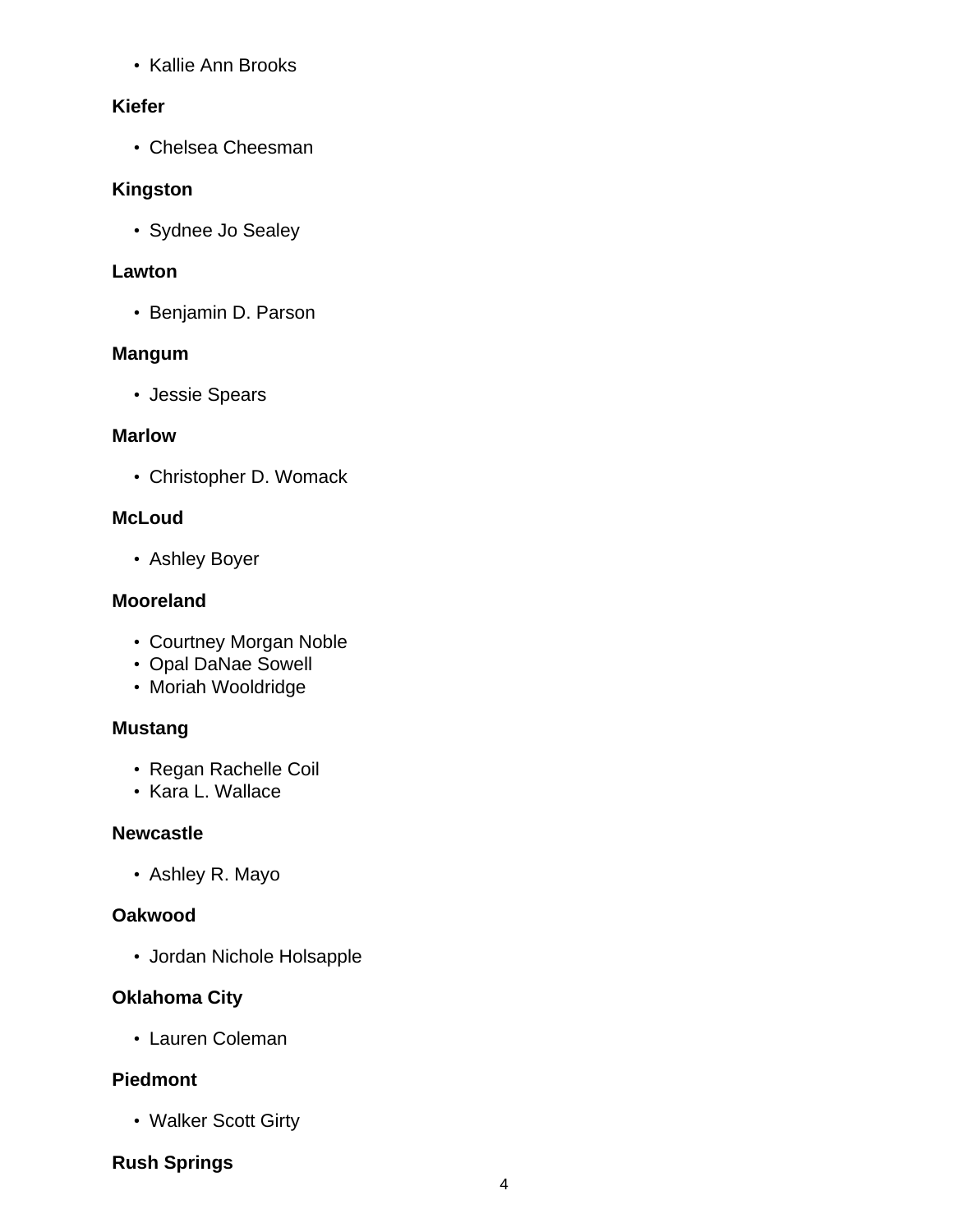• Connor Paul Newman

# **Sand Springs**

• Miranda P. Blakney

## **Sayre**

- Kurtis Donald Clark
- Allisa Heidi Davis
- Daniel Lee Essary
- Jordan Kayla Hough
- Christopher Rhoads
- Danny Lee Trevino
- Destry S Webb

# **Thomas**

- David J. Barnett II
- Megan E. Barnett

# **Watonga**

• Kenzi Anne Haigler

# **Weatherford**

- Jesse Lee Bohanan
- Josie Taylor Carrell
- Tyler Mason Gray
- Cheyenne Mikhyala Huber
- Heather K. Hummel
- Jodi Dawn Jones
- Jacqueline Elizabeth Lawler
- Erin Elizabeth Perry
- Reyna Crystal Rezendis
- Brent William Thompson
- Angie Welch
- Sommer L Wood

# **Wilson**

• Kaylee Dane Gandy

# **Woodward**

- Kelsie Brianne White Hoffert
- Xochitl Fabiola Marquez Rodriguez

# **Out of State**

**Haven, KS**